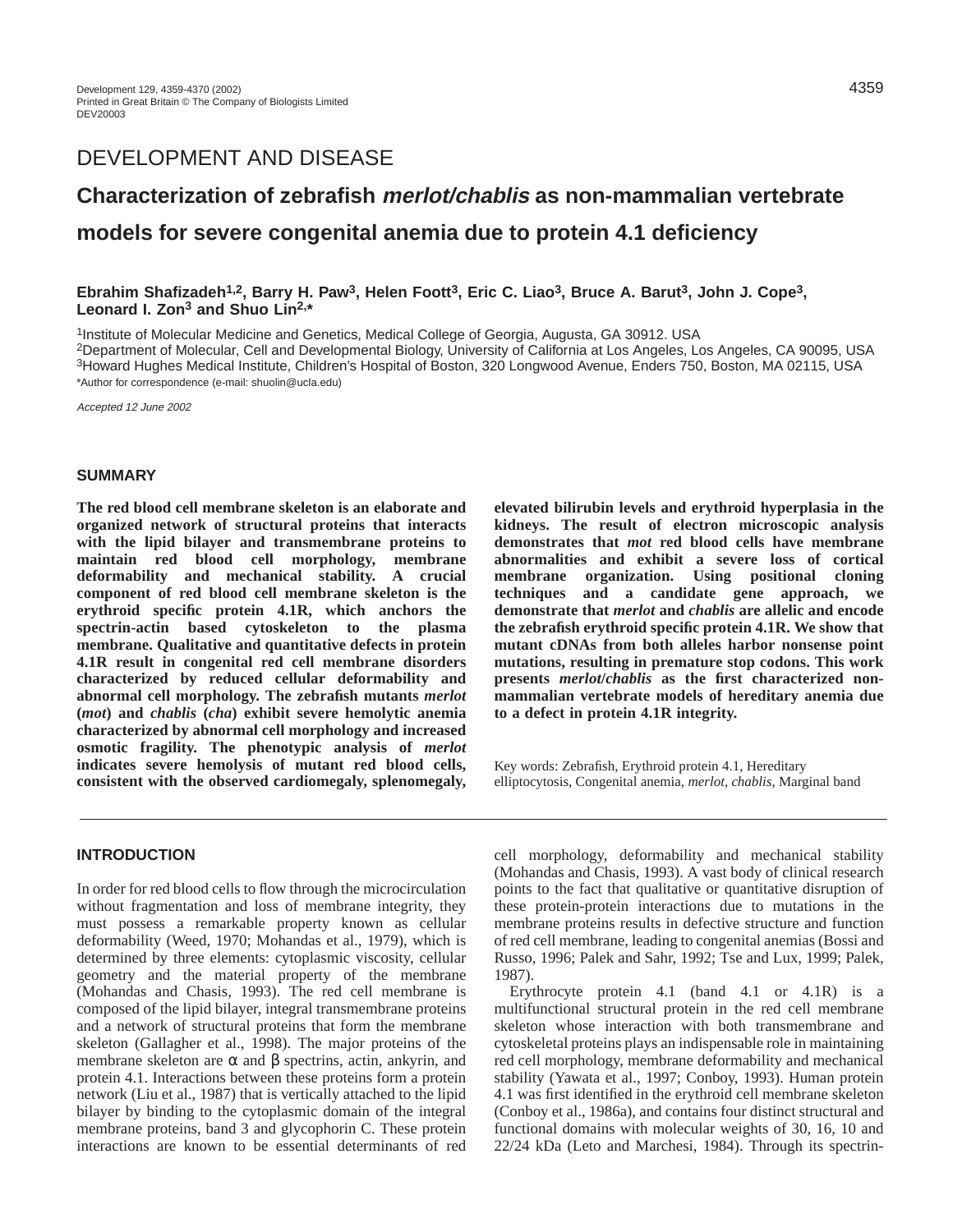binding domain at the 10 kDa domain (Correas et al., 1986), protein 4.1R accelerates and stabilizes the interaction between spectrin and actin filaments (Ohanian et al., 1984). This ternary complex is essential for maintaining the red cells mechanical stability (Lorenzo et al., 1994). Red cells that are completely deficient in 4.1R or lack the spectrin-binding domain of 4.1R have abnormal elliptical cell morphology and fragile membrane (Tchernia et al., 1981; Marchesi et al., 1990). Protein 4.1R also plays a crucial role in anchoring the spectrinactin framework to the overlaying lipid membrane. Via its Nterminal 30 kDa membrane-binding domain, protein 4.1R interacts with the cytoplasmic domains of the membrane proteins band 3 (Pasternack et al., 1985), glycophorin C (Hemming et al., 1995; Marfatia et al., 1995), p55 (Chang and Low, 2001; Alloisio et al., 1993; Nunomura et al., 2000) and CD44 (Nunomura et al., 1997). Calmodulin also binds to this domain and modulates protein 4.1R interactions with its binding partners (Tanaka et al., 1991; Lombardo and Low, 1994; Nunomura et al., 2000). The presence of the evolutionarily conserved N-terminal membrane-binding domain (also called the FERM domain: 4.1-Ezrin-Radixin-Moesin) (Chishti et al., 1998; Hoover and Bryant, 2000; Arpin et al., 1994) is a common feature of a diverse group of band 4.1 related proteins such as 4.1G, 4.1N and 4.1B in vertebrates (Peters et al., 1998), and the putative 4.1R homolog in *Drosophila,* also known as *coracle* (Fehon et al., 1994).

Although the process of erythropoiesis in mammals and nonmammalian vertebrates is essentially the same, there are structural and morphological differences between mature red cells. The erythroid precursors of nonmammalian vertebrates, similar to their counterparts in mammals, are spherical and contain a round nucleus with open chromatin and basophilic cytoplasm. However, terminally differentiated and mature red cells of other vertebrates are nucleated and elliptical, while mammals have anucleated red blood cells with round, biconcave morphology. During differentiation, the cytoskeleton of red cells undergoes extensive reorganization that results in their final morphology (Wickrema et al., 1994). The elliptical morphology of red cells of nonmammalian vertebrates is due to their structure of cytoskeletal system, which in addition to the membrane skeleton contains intermediate filaments and an enveloping layer of microtubules called the marginal band (Cohen, 1991; Cohen et al., 1998). The extent of interaction between the marginal band and the protein network of membrane skeleton in red blood cells is yet to be characterized.

The availability of induced mutations that affect different aspects of hematopoiesis is one of the advantages of the zebrafish system. The zebrafish mutants *merlot* and *chablis* are members of a group of zebrafish mutants that have normal onset of primitive hematopoiesis followed by a decrease in the number of circulating red blood cells at subsequent stages of larval development (Ransom et al., 1996). One member of this group, *riesling*, has been characterized as having a mutation in β-spectrin (Liao et al., 2000).

In this work, we present the characterization of *merlot*/*chablis* phenotype and identification of zebrafish protein 4.1R as the mutated gene in *merlot* and *chablis*. We also present *merlot*/*chablis* as genetic models to study the role of protein 4.1R in morphogenesis and terminal maturation of nucleated red blood cells.

# **MATERIALS AND METHODS**

#### **Zebrafish strains and maintenance**

Both alleles of *merlot* (*mottu275* and *mottm303c*) and of *chablis* (*chatu242e* and *chatu245*) were generated in a large-scale chemical mutagenesis screen (Haffter et al., 1996; Driever et al., 1996). *mottu275* was maintained on Tübingen (Tü) background, whereas  $mot^{tm303c}$  was maintained on standard AB background. Both *chablis* alleles were maintained on AB genetic background. Polymorphic strains for meiotic mapping, SJD and Darjeeling were generous gifts of S.L. Johnson.

#### **Genetic mapping and linkage analysis**

A polymorphic mapping strain was generated by crossing heterozygote  $mot^{tu275}$  with the polymorphic WIK strain. Embryos were collected from pair mating of Tü/WIK heterozygotes and phenotyped at 96 hours post fertilization (hpf) for anemia. Genomic DNA extraction from individual embryos and bulk segregant analysis (BSA) was performed as described (Talbot and Schier, 1999; Zhang et al., 1998). Simple sequence-length polymorphism (SSLP) markers (Shimoda et al., 1999; Knapik et al., 1998) used for BSA were selected from the MGH web server [\(http://zebrafish.mgh.harvard.edu\)](http://zebrafish.mgh.harvard.edu) and purchased from Research Genetics (Huntsville, AL). Diploid mutant *cha* and wild-type embryos were collected from AB/Darjeeling and AB/SJD heterozygotes. Genome-wide scanning on BSA pooled DNA was used for linkage analysis. Close microsatellite markers, z11376 and z13511, were found to flank the *cha* locus.

#### **Selection of candidate gene and isolation of cDNA**

Single wild-type and mutant embryos were genotyped with SSLP markers z25218, z10036 and z25278, and the genetic locus defined by them was searched for cloned ESTs (WUZGR, [http://zfish.wustl.edu\).](http://zfish.wustl.edu) Two cDNA clones, Fc37c08 and Fb70c02, were identified as potential candidate genes and were purchased from Incyte Genomics (St Louis, MO). Fc37c08 was a partial clone of 2 kb and Fb70c02 was a full-length 5 kb sequence of the cDNA encoding for a protein homologous to human erythroid protein 4.1. Total RNA from adult tissue (blood and kidney) and single wild-type and mutant (both *mot* alleles) embryos was extracted by Trizol (Gibco-BRL, Rockville, MD). The first strand cDNA was synthesized using the SuperScript First-Strand Synthesis System for RT-PCR (Gibco-BRL) following the manufacturer's protocol. The oligo (dT) primed first strand cDNA was subjected to PCR amplification using the Expand Long Template PCR System, (Roche, Indianapolis, IN) with a 5′- GATCATTGCCGGACATGTAAA-3′ forward primer and a 5′-TGTAAGCGGGTGAAATAAGCT-3′ reverse primer. The amplified full-length 5Kb cDNA fragment of the zebrafish erythroid protein *4.1R* was cloned into the PCR 2.1 TOPO TA vector (Invitrogen, Carlsbad, CA) and sequenced (primer sequences available upon request).

The *cha* locus was independently mapped near SSLP markers, z11376 and z13511, which allowed the identification of a candidate EST, Fb70c02, within this genetic interval. A large P1 artificial chromosome (PAC) clone, 215:J16, was isolated by hybridization with the Fb70c02 EST clone. The termini of PAC 215:J16 were sequenced to derive simple sequence conformational polymorphic (SSCP) primers (forward, 5′-TCGTCGCTCAGTCATCAAGTAACA-3′; reverse, 5′-TGACATGAACCTTCGCTTCCC-3′) for analyzing embryos that were genetic recombinants with markers, z11376 and z13511.

#### **Mutation and linkage analysis using allele-specific primers**

To confirm the mutation, RT-PCR on total RNA from several 24 hpf mutant embryos was performed and the PCR products were sequenced. For the  $mot<sup>tu275</sup>$  allele, a forward primer (P10; 5'-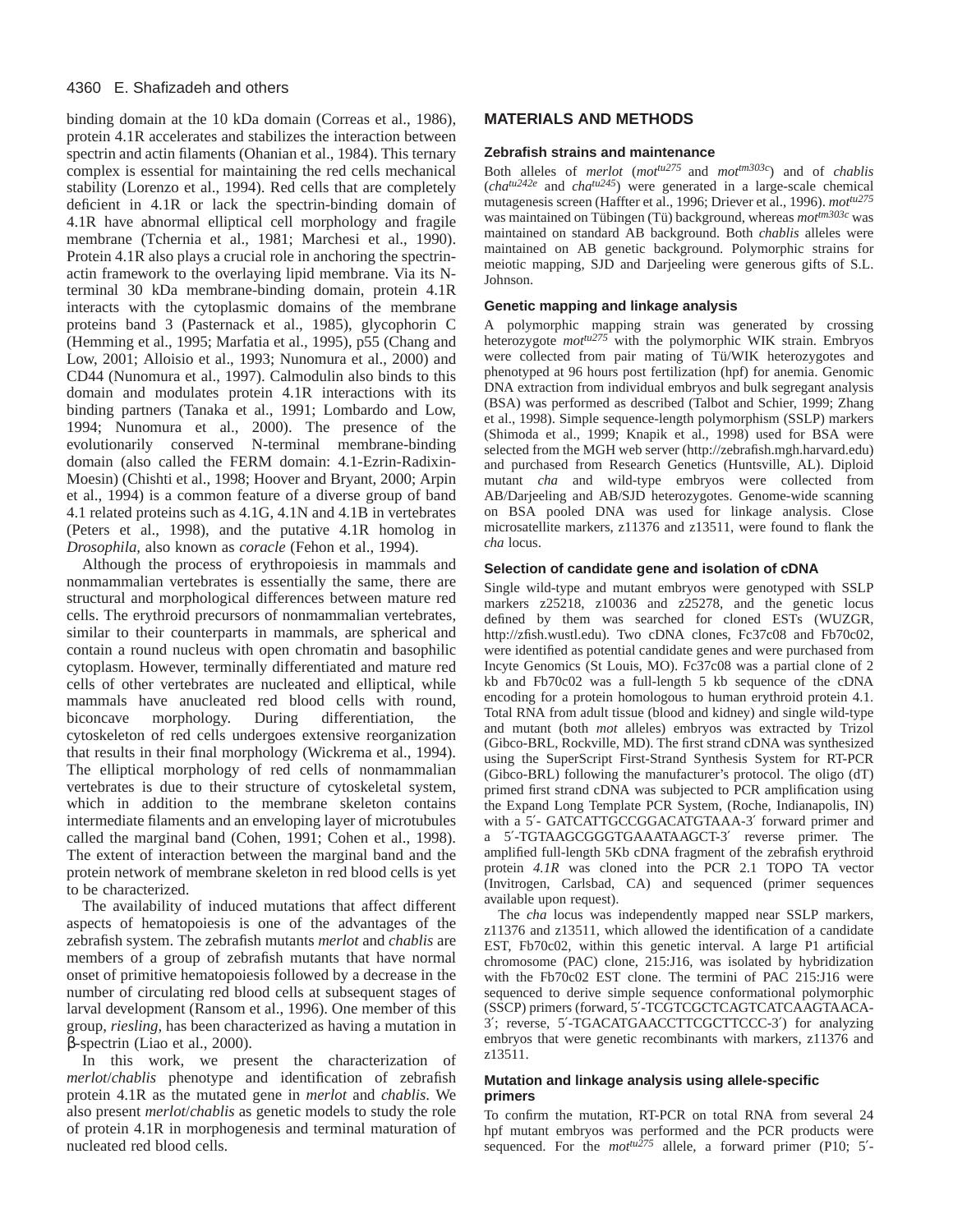GTGACAACAGAGGAGATCCAA-3′) and a reverse primer (P14; 5′- AACACCTCAACAGCCGAACC-3′) were used to amplify a 630 nucleotide fragment that contained the point mutation. For *mottm303c*, the forward primer P10 was used with a reverse primer (P4; 5′- CGATTCAGCCTTTTCTCTCTA-3′) to amplify a 1.4 kb fragment containing the point mutation. Linkage analysis with allele-specific primers (Bottema and Sommer, 1993; Newton et al., 1989) was used to confirm the linkage of the anemic phenotype to the genomic sequence. PCR was performed on genomic DNA extracted from adult heterozygotes and 96 hpf mutant (*mottu275*) and wild-type embryos. A common forward primer (P10) was used with wild-type-specific reverse primer (WtR; 5′-ACCTCAACAGCTGGACCTCG-3′) or *mottu275*-specific reverse primer (MutR; 5′-ACCTCAACAGCTGGA-CCTC $\overline{A}$ -3<sup>'</sup>) (point mutation G to A is underlined) to amplify ~550 bp fragment of genomic DNA. PCR conditions were optimized so that the primer pair P10 and WtR only amplified wild-type DNA, whereas the primer pair P10 and MutR only amplified mutant DNA. For confirmation of the *cha<sup>tu242e</sup>* and *cha<sup>tu245</sup>* nonsense mutation, genomic DNA was amplified with primers (forward, 5′-GATGTGGAGGAC-GACTGGTTTATC-3′; reverse, 5′-CTTCGTCTCTGGTACTGTTAT-CTGTTC-3′). The PCR product was analyzed by allele-specific oligonucleotide hybridization (Farr et al., 1988) with either wild-type (5′-TTTTTAGTGCRAGGTCCRG-3′) or mutant (5′-TTTTTAGT-GTRAGGTCCRG-3′) oligonucleotide.

#### **Truncation mutation analysis**

The full-length 5 kb cDNA fragments from wild-type and mutant (*mottu275*) fish were cloned into PCR 2.1 TOPO TA vector (Invitrogen) and were subjected to in vitro transcription and translation using the TNT T7 reticulocyte lysate system (Promega, Madison, WI). Synthesized wild-type and mutant proteins were labeled by including [<sup>35</sup>S] methionine in the reaction, and were resolved by a 10% SDS-PAGE, which was dried and exposed to autoradiographic film.

#### **In situ hybridization**

Whole-mount in situ hybridization with digoxigenin-labeled RNA probes was performed on 24 hpf wild-type and mutant embryos (both *mot* alleles) as described (Westerfield, 1993) with some modifications. A fragment of zebrafish *P4.1R* cDNA (from –97 to +1575 bp) was amplified by RT-PCR from wild-type adult blood, subcloned into PCRII vector (Invitrogen), and used as a template for generating sense and antisense RNA probes. The full-length cDNA clone, Fb70c02, was also used as a template for probe synthesis. The construct was digested by *Kpn*I and the RNA probe spanning the 3′UTR and poly-A tail was synthesized using SP6 RNA polymerase. A probe for *gata1* was generated as described elsewhere (Long et al., 1997). cDNAs encoding for embryonic globins were isolated from our embryonic blood-specific cDNA library. Briefly, inserts were amplified by PCR using flanking vector primers containing T7 RNA polymerase site. The PCR products were used as templates to generate probes.

#### **Blood analysis, tissue preparation and o-dianisidine staining**

Adult fish were anesthetized in a solution of 0.05% tricaine (Sigma) and peripheral blood was drawn by cardiac puncture using heparinized pulled micro needles. Embryonic blood was collected by cutting the tail of embryos in a PBS solution containing tricaine, sodium citrate and albumin. Collected embryonic blood cells were spun onto a glass slide at 750 rpm for 3 minutes using a Cytospin 2 (Shandon, Pittsburgh, PA). Blood smears were stained with Wright-Giemsa method following the manufacturer's instruction (Sigma). The red blood cell number of wild-type and mutant adult fish was determined using a Neubauer hemocytometer. Hemoglobin was measured using Drabkin's reagent (Sigma). Exactly 2 µl of blood was suspended in 1 ml of Drabkin's reagent and incubated at room temperature for 10 minutes. The optical density was then measured at a wavelength of 540 nm using a Smart Spec 3000 spectrophotometer (BioRad,



**Fig. 1.** Characterization of the embryonic phenotype in *mot/cha*. (A) Whole-mount *o*-dianisidine staining of wild-type and *mot/cha* embryos; (top) at 48 hpf, wild-type and *mot* embryos have a similar number of blood cells; (middle) at 96 hpf, *mot* embryos lack circulating blood cells (arrow); (bottom) wild-type and *cha* embryos at 72 hpf are stained with *o*-dianisidine for hemoglobin in the cardiac sinus (arrows). (B) After the onset of anemia, excretion of bile pigments in *mot* embryos is noticeable (arrow) and continues for several days. (C) Wright-Giemsa staining of circulating red cells collected at 48 hpf from wild-type and *mot* embryos reveals the presence of cells with abnormal morphology in the *mot* embryos. Wild-type cells are spherical with round, open nuclei, but *mot* contains binucleated cells (arrow), and morphologically abnormal cells with condensed nuclei and spiculated membranes. (D) Wholemount RNA in situ analysis of wild-type and *mot* embryos with the hematopoietic genes, *scl, gata1* and globin reveals comparable levels of transcript expression in wild-type and *mot* embryos at 24 hpf, indicating that erythropoiesis in *mot* fish is not interrupted. Lateral views are illustrated with anterior towards the left and dorsal towards the top.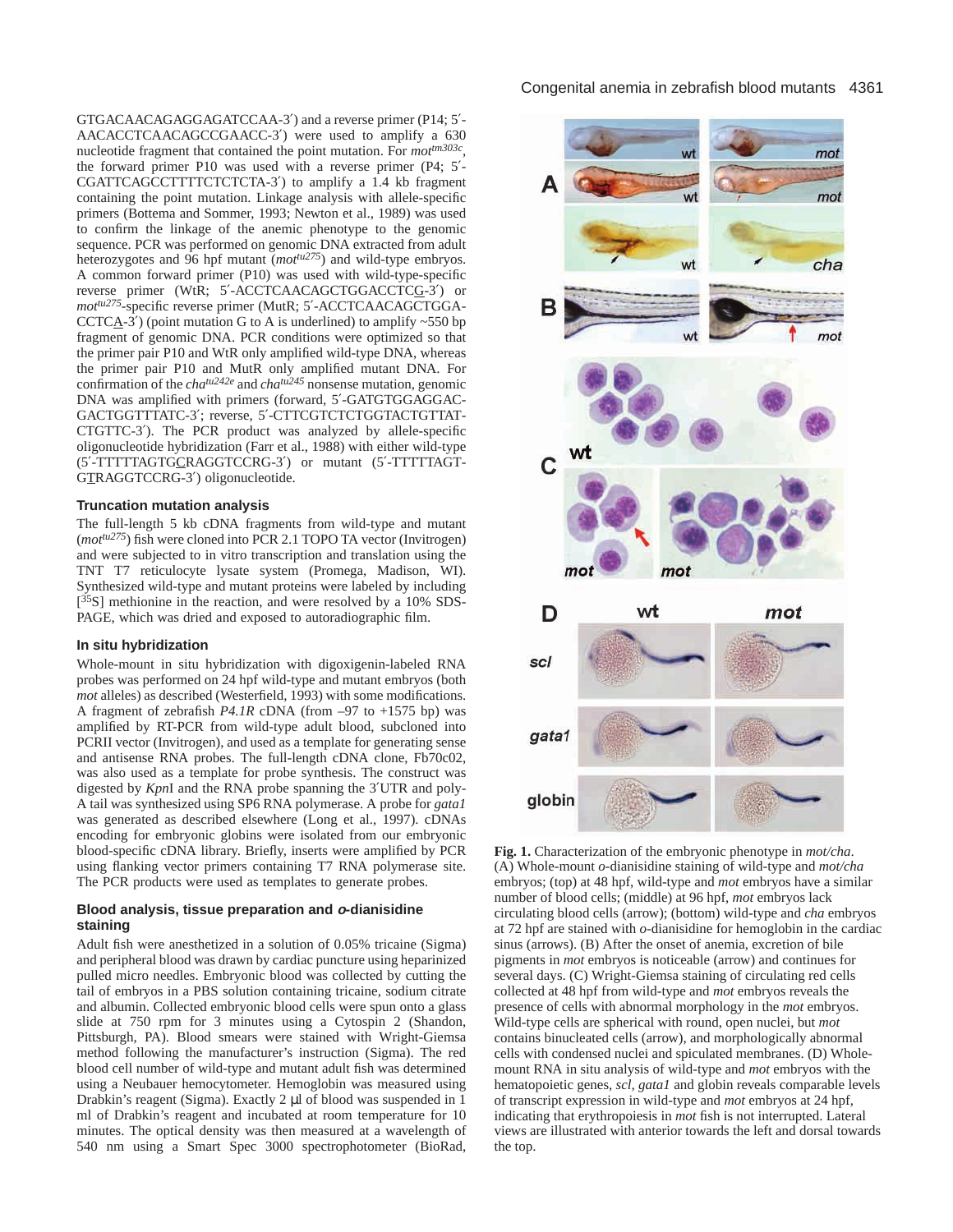Hercules, CA). Red blood cell indices were determined using a GEN®S Coulter Counter (Miami, FL). Kidney and spleen smears from adult wildtype and mutant fish were prepared as described (Long et al., 2000). Analysis of hemoglobin expression in embryos was performed using *o*dianisidine, as described previously (Detrich et al., 1995).

#### **Osmotic fragility**

Freshly drawn blood from wild-type and homozygous adult fish was washed three times in 0.9% NaCl and suspended in saline to ~10% packed cell volume. Cell suspension (5 µl) was added to each of 150 µl solutions that contained 0.900%, 0.800%, 0.700%, 0.600%, 0.500%, 0.475%, 0.450%, 0.425%, 0.400%, 0.300% and 0.200% of NaCl (wt/vol). Cells were incubated at room temperature for 15 minutes, and then centrifuged for 3 minutes at 420 *g*. The percent hemolysis in the supernatant was measured at 540 nm with the spectrophotometer.

#### **Electron microscopy and TUNEL assay**

For scanning electron microscopy, blood was drawn from adult wild-type and homozygous mutant fish and washed three times in cold saline. Blood cells were crosslinked in buffered glutaraldehyde and post fixed in osmium tetroxide. Dehydrated cells were rinsed in hexamethyldisilazane, sputter-coated with gold and examined by a Cambridge 360

Scanning Electron Microscope (Leo Electron Microscopy, Cambridge, UK). For transmission electron microscopy, freshly drawn blood cells from wild-type and *mot* fish were crosslinked and dehydrated as above, embedded in Epon, and 60 nm sections stained with uranyl acetate and lead citrate were examined with a JEOL JEM-100CX electron microscope (JEOL, Ltd. Tokyo, Japan). ApopTag (Intergen, NY) kit was used for detection of apoptotic cells in peripheral blood, kidney and spleen.

#### **Immunofluorescence and confocal microscopy**

Blood smears from adult wild-type and homozygous *mot* fish were prepared as described above. Cells were extracted in 0.2% Triton X-100 in phosphate-buffered saline (PBS) for 30 minutes, fixed in 4% paraformaldehyde for 20 minutes at room temperature, and then post fixed in methanol for 10 minutes at –20°C. Cells were incubated in 1% bovine serum albumin (BSA)/PBS for 1 hour, incubated with antitubulin monoclonal antibody (Sigma) in 1%BSA/PBS for 1 hour, washed three times in PBS, incubated with Cye3-conjugated antimouse IgG antibody (Jackson ImmunoResearch Laboratories, West Grove, PA) for 1 hour, washed 3 times in PBS and counterstained with DAPI.

#### **Rescue experiment and microinjection**

A zebrafish protein 4.1-GFP fusion construct was generated by RT-PCR. Two primers, rescF (5'-AAGCTTCCCGCTTTTGCAGATCA-3′) and rescR (5′-GGTACCTCGAGCAAATATTTCT-3′), were used



**Fig. 2.** Hematological analysis and gross anatomy of adult *mot.* (A) Wild-type red blood cells are terminally differentiated with elliptical morphology, condensed nuclei and hemoglobin-filled cytoplasm. Blood cells collected from adult *mot* fish exhibit a maturation arrest at the late basophilic erythroblast stage and striking membrane abnormalities. (B) Wright-Giemsa staining of a tissue preparation of the wild-type and mutant fish kidneys reveals an erythroid hyperproliferation in the *mot* fish with a drastically decreased myeloid/erythroid ratio. A few cells at the early proerythroblast stage also show membrane spiculation. (C) Peripheral blood cells from wild-type zebrafish are compared with concentrated peripheral blood cells from adult *cha* fish, which show abnormal morphology and differentiation arrest. (D) Gross anatomy of *mot* fish shows a dilated cardiac chamber compared with wild type. An icteric liver, greatly enlarged kidney and splenomegaly are always present in the adult *mot* fish. (E) Mean cell volume of red blood cells of wild-type and mutant fish, as measured by an automated Coulter Gen S instrument, shows that wild-type cells have a uniformly distributed volume, whereas *mot* cells show a significant variation in size. The anisocytosis in *mot* cells is due to random membrane fragmentation of *mot* cells.

> to amplify the full-length *P4.1* cDNA and remove the stop codon. The PCR product was cloned in frame into the green fluorescent protein (GFP) expression vector pEGFP-N3 (Clontech). The integrity of the construct was verified by restriction mapping and sequencing. Fertilized eggs from a cross of  $mot<sup>tu275</sup>$  homozygotes were dechorionated and injected at the one- to two-cell stage with P4.1- GFP construct (150 ng/µl) as described (Meng et al., 1999). Injected embryos were incubated at 28°C, examined for GFP expression, phenotyped and stained with *o*-dianisidine at 96 hpf.

#### **GenBank Accession number**

AY124488 for full-length zebrafish P4.1R cDNA and protein sequence.

# **RESULTS**

#### **Characterization of mot and cha embryos**

Both recessive alleles of *mot* and *cha* mutants were recovered in a large-scale screen of ENU-induced mutagenesis (Weinstein et al., 1996; Haffter et al., 1996). The *mot* and *cha* phenotypes are characterized by the onset of a severe anemia at 96 hpf. Homozygote embryos develop normally for the first 2-3 days, but as they reach 4-days of age, there is a significant decrease in the number of circulating erythroid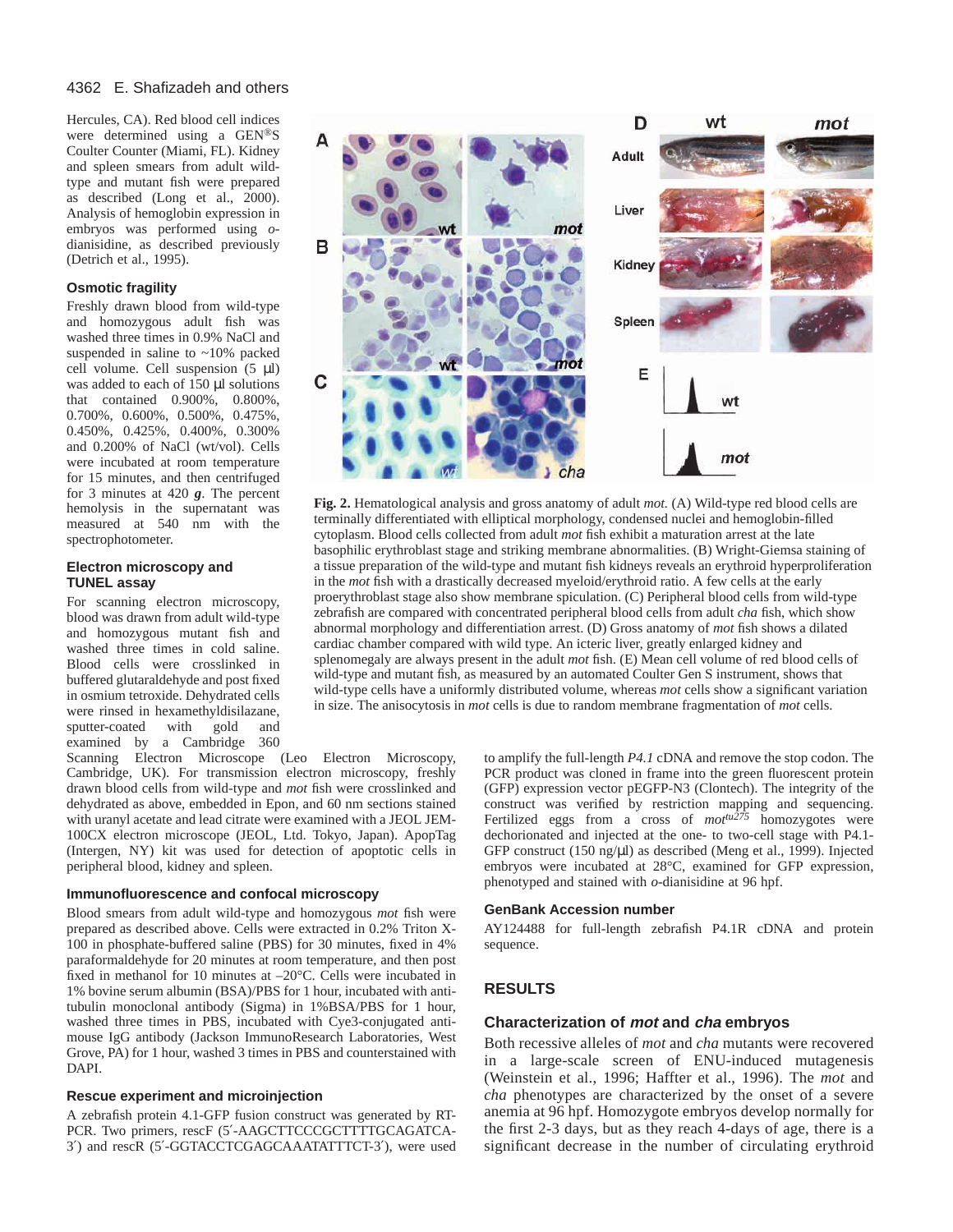**Table 1. Hematological parameters of wild-type and** *mot* −**/**− **fish**

| Genotype                                                                                                     | Wild type $(n=5)$                  | $mot/mol$ ( $n=5$ )              |
|--------------------------------------------------------------------------------------------------------------|------------------------------------|----------------------------------|
| Red blood cell levels $(\times 10^6/\mu l)$<br>Hemoglobin (optical density at 540 nm)                        | $3.64 + 0.25$<br>$0.109 \pm 0.018$ | $0.80 + 0.04$<br>$0.014 + 0.001$ |
| The reduced red blood cell count and hemoglobin level of <i>mot</i> fish are<br>indicative of severe anemia. |                                    |                                  |

Values are mean±s.e.m.

cells (Fig. 1A). Accompanied by erythroid destruction, there is an excretion of bile pigments visible as a yellow-orange stripe in the gastrointestinal tract of the mutant embryos, which is suggestive of accelerated hemolysis of embryonic red cells (Fig. 1B). Analysis of Wright-Giemsa stained embryonic blood at 48 hpf showed marked morphological differences between wild-type and mutant red cells (Fig. 1C). Wild-type erythroid cells are spherical with basophilic cytoplasm and a round nucleus with open chromatin. Examination of *mot* peripheral blood smears revealed the presence of morphologically abnormal cells with spiculated membranes, as well as binucleated cells. After 96 hpf, wildtype blood cells essentially conform to the mature elliptical erythroid morphology with condensed nucleus and hemoglobin-filled cytoplasm. At this stage, some mutant embryos have only 50-100 circulating blood cells, compared with ~1000-3000 circulating red cells in wild-type embryos. Wright-Giemsa stained pooled cells from several mutant embryos revealed immature cells with pyknotic nuclei, little cytoplasm and abnormal membrane projections (data not shown).

In order to further examine the effect of the *mot* mutation on primitive erythropoiesis, we performed whole-mount in situ hybridization on 24 hpf wild-type and *mot* fish. We used *scl, gata1* and embryonic globins as markers of hematopoietic stem cells, early and terminally differentiated red blood cells, respectively. The results, illustrated in Fig. 1D, revealed normal expression level of these genes in *mot* fish. These observations suggest that the process of primitive erythropoiesis is uninterrupted in *mot* embryos and that the anemia is due to accelerated hemolysis of abnormal cells.

# **Hematological and pathological analysis of adult mot and cha fish**

About 5-10% of homozygous embryos could be raised to adulthood with frequent feeding and ample supply of oxygenated water. *mot* adult fish suffer from growth retardation and appear pale. Moreover, cardiomegaly is observed in most adult fish, predominantly in males (Fig. 2). Analysis of peripheral blood from adult homozygotes showed evidence of severe anemia. Red blood cell count and hemoglobin levels were significantly decreased in *mot* fish (Table 1). Despite a severe reduction in the number of red cells and hemoglobin concentration, adult *mot* are viable, fertile and appear to exhibit normal fish behavior. Examination of *mot* peripheral blood revealed microcytic cells that exhibit differentiation arrest at the basophilic erythroblast stage with severe abnormal membrane morphology, as seen in Fig. 2A. About 1% binucleated cells were also detected in blood smears of *mot* fish, whereas in wild type no binucleated cells were observed



**Fig. 3.** Osmotic fragility of wild-type and *mot* red blood cells. Red cells of five wild-type and three mutant fish were subjected to the osmotic fragility test (results represent means±s.e.m.). Wild-type cells exhibit a sigmoid curve when exposed to hypotonic solutions. The red blood cells from *mot* fish are extremely sensitive to osmotic stress and show an increased fragility.

(data not shown). Examination of stained kidney smears revealed a marked increased in the number of erythroid progenitors in *mot* mutant (Fig. 2B), indicating a reactive hematopoiesis. Evidence of membrane abnormalities was also noted in a few proerythroblasts, suggesting that abnormal membrane structure may have an impact in the early stages of erythroid differentiation. When adult *mot* fish were dissected (Fig. 2D), prominent features included enlarged gall bladder and spleen, as well as an increased concentration of bilirubin in the internal organs (liver, GI tract). Hypercellular and enlarged kidneys (the site of definitive hematopoiesis in adult fish) were also observed in homozygous fish, resulting from a compensatory mechanism for excess hemolysis and reduced survival of erythroid cells.

Similarly, a small number of homozygous *cha* embryos could be raised to juvenile and adult stages. The gross physical features of *cha* adults are identical to those observed for other zebrafish mutants with severe anemia. Examination of the peripheral blood smear reveals both quantitative and qualitative defects with differentiation arrest at the late erythroblast stage (Fig. 2C). Enlarged and hypercellular kidney and spleen were notable in *cha* adults, consistent with reactive hematopoiesis (data not shown).

These data indicate that *mot* fish suffer from a severe and partially compensated hemolytic anemia with symptoms similar to hemolytic anemia in humans. The enlarged gall bladder is especially intriguing because such enlargement usually occurs in humans in many cases of hereditary anemia because of obstructive bilirubin gallstones.

Osmotic fragility test is a sensitive test for detection of cells with altered tolerance to osmotically induced stress. Although in humans increased osmotic fragility is characteristic of hereditary spherocytosis, we hypothesized that as the membrane structure of red blood cells in *mot* fish is abnormal, as seen on peripheral blood smears, the osmotic fragility test may be informative. Our results indicated that *mot* cells were, indeed, profoundly susceptible to osmotic stress (Fig. 3). The salt concentration in which 50% of wild-type cells undergo hemolysis is significantly lower (0.425%) compared with mutant cells (0.700%). This means that, compared with wildtype cells, *mot* cells are considerably more fragile in hypotonic solutions.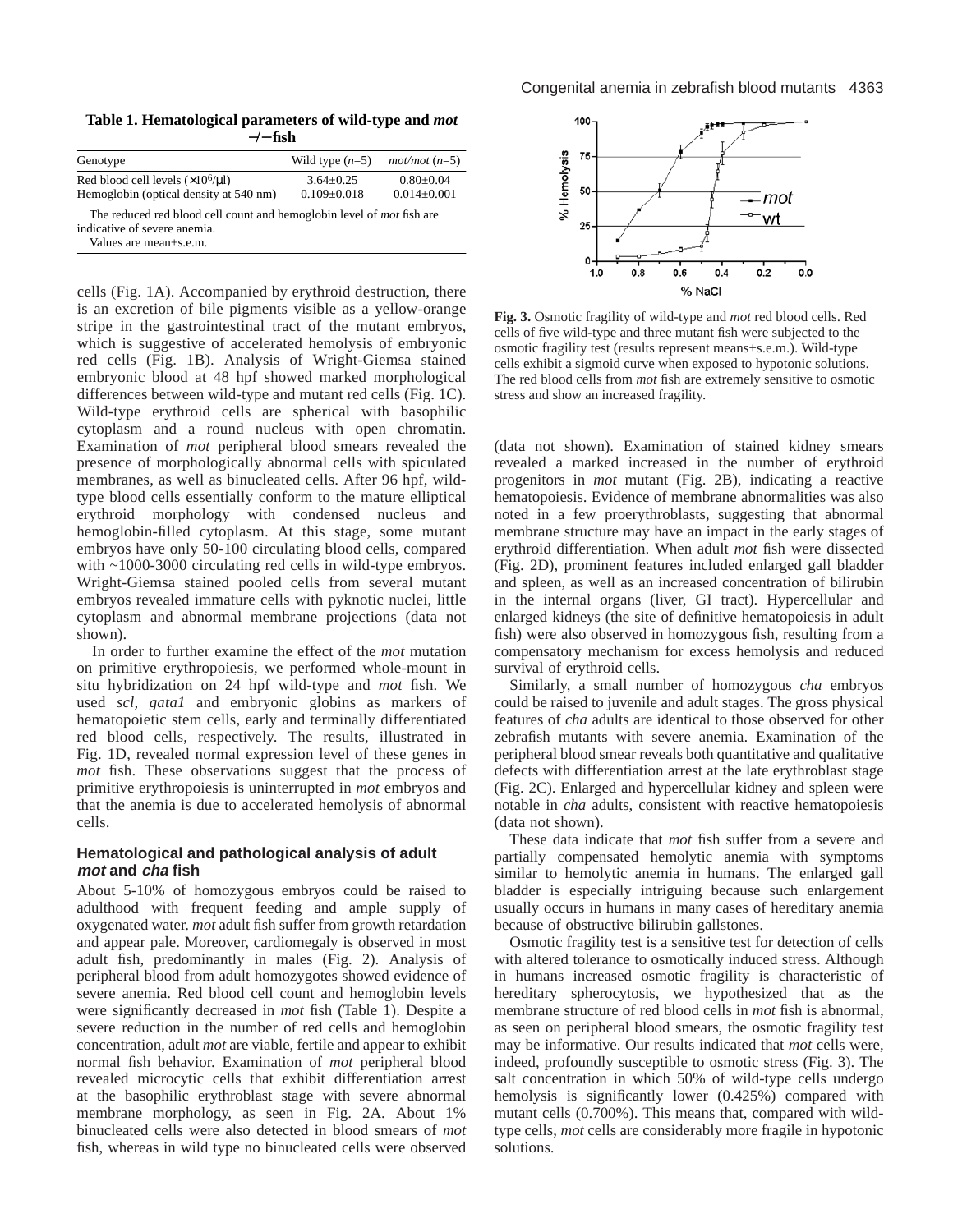

## **TUNEL assay, electron microscope analysis and detection of marginal band**

The results of TdT-mediated dUTP nick-end labeling (TUNEL) assay showed evidence of extensive apoptosis in kidneys  $(-5\%)$  and to a lesser degree in the peripheral blood (about 1%) of *merlot* fish (Fig. 4A). In wild-type fish, we did not detect any apoptotic cells in the peripheral blood, and in the kidneys less that 1% of the cells were apoptotic. This result was consistent with previous data indicating that hemolysis of nucleated red blood cells is accompanied by DNA fragmentation (Orkin and Weiss, 1999; Liao et al., 2000). The increased apoptosis in erythroid progenitors in the kidneys suggest that the membrane lesion in *mot* cells is an early event during erythroid differentiation. The peripheral blood of *mot* fish contained slightly, but significantly, more apoptotic cells than the wild-type. Although splenomegaly was a prominent feature in *mot*, we did not detect a significant difference in the number of apoptotic cells between wild-type

**Fig. 4.** Apoptosis and analysis of red cell membrane and marginal band. (A) A fluorescent confocal TUNEL assay on peripheral blood and kidney from wild-type and *mot* cells reveals a significant number of apoptotic cells (green) in the kidneys of *mot*, whereas peripheral blood of mutant fish showed a few cells undergoing apoptosis. (B) Scanning electron micrographs show wild-type cells with biconcave elliptical morphology. Red cells from *mot* fish appear microspherocytic, with abnormal membrane pitting and projections. (C,D) Transmission EM analysis reveals elliptical wild-type cells with elongated nuclei and compact, organized cortical membranes. The spherical *mot* cells with spiculated membranes lack a sharply packed and organized cortical membrane. (E) A confocal immunofluorescence analysis detects the localization of microtubules in a marginal band in wild-type red cells (green), whereas in mutant cells the microtubules exhibit a diffuse localization. Scale bar: in B, 2.5 µm.

and mutant fish in the spleen (data not shown). This was not unexpected, as sequestration of abnormal cells in the spleen is a phagocyticmediated phenomenon and may not be detected by our methods.

In order to study the ultrastructural membrane abnormalities in *mot* cells, we performed scanning and transmission electron microscopic analyses. Fig. 4B,C illustrates the results of SEM and TEM, respectively. Examination of red cells with SEM revealed that wild-type cells have an elliptical morphology with smooth membranes, whereas *mot* cells are spherical, microcytic and have profound membrane abnormalities, such as surface pitting and membrane projections. Upon analysis of blood cell cross sections with transmission EM, we observed a severe loss of the cortical membrane organization and integrity in mutant cells (Fig. 4D). The results of the ultrastructural analysis were consistent with our previous observations of stained blood smears and confirmed our hypothesis that abnormal morphology and

fragmentation of *mot* cells is due to loss of membrane integrity, organization and stability.

We attempted to investigate whether the formation of marginal band of microtubules is compromised in *mot* cells. Immunohistochemistry analysis showed (Fig. 4E) that in wildtype red blood cells microtubules are confined to a marginal band at the long axis of cells. By contrast, *mot* cells exhibit a diffuse pattern of microtubule filaments in different planes of the cell, indicating that the absence of protein 4.1 in the red cell membrane cytoskeleton affects the proper assembly of microtubules into a marginal band at the periphery of red blood cells.

Based on phenotypical, hematological and molecular analysis of the zebrafish *mot*, we hypothesized that the defect in *mot* gene is intrinsic to red cells, and that the *mot* is a structural component of erythroid cell membrane. Based on this hypothesis and the results of positional cloning experiments, we searched the available cloned and mapped EST databases for possible candidate genes.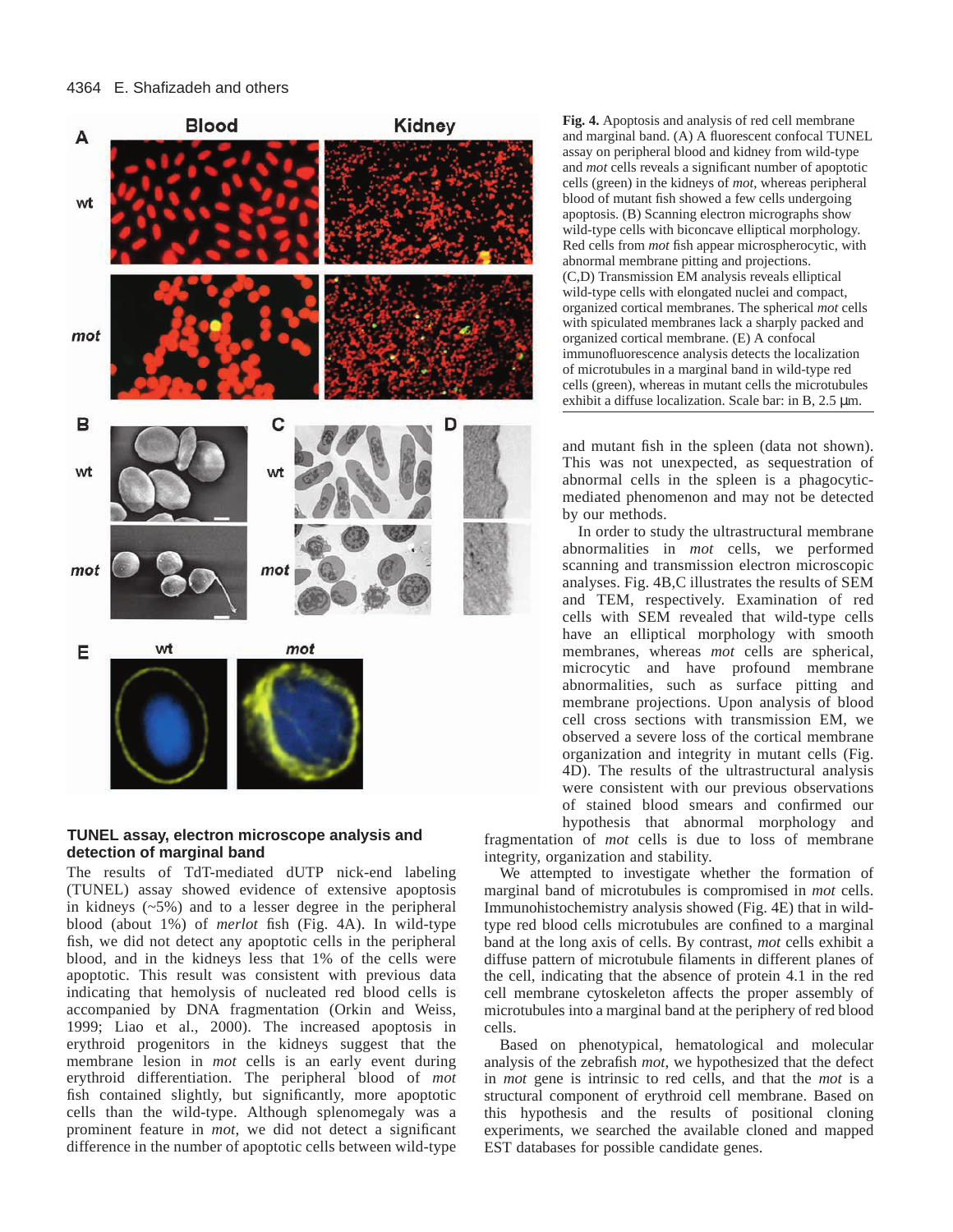

**Fig. 5.** Identification of protein 4.1R as the mutated gene in *mot/cha*. (A) cDNA sequence comparison of wild-type and both alleles of *mot* shows two nonsense point mutations in the *mot* alleles (point mutations are underlined). The DNA sequence of *mottm303c* and its corresponding wild-type sequence shown here are in the 3'to 5' orientation. (B) A protein truncation test shows the truncated translation product of *mot*<sup>tu275</sup> cDNA compared with that of wild-type cDNA. (C) Linkage analysis via allele specific PCR primers on genomic DNA from wild-type (lanes 1- 4), heterozygous (lanes 5-8) and *mot* (lanes 9-12). The wild-type primer, top, amplifies wild-type and heterozygous DNA, whereas the mutant primer, bottom, amplifies DNA from heterozygous and *mot* embryos. (D) Genetic map of the *cha* locus on LG16. EST Fb70c02 showed no genetic recombinants from the *cha* locus in 127 informative animals. (E) Allele-specific oligonucleotide hybridization for wild-type and mutant protein 4.1R sequences. Wild-type siblings (lanes 1-7) and mutant siblings (lanes 8-14) show complete linkage with either normal or mutant protein 4.1R alleles, respectively. (F) *P4.1R* in situ hybridization shows an expression pattern restricted to the hematopoietic intermediate cell mass. Wild-type 24 hpf embryos exhibit high-level expression of the *P4.1R* transcript, whereas the level of transcript expression is greatly reduced in *mot* embryos. (G) At 96 hpf, *mot* embryos that were injected with *P4.1R*/GFP construct are partially rescued and have a higher number of circulating red cells compared with *mot* controls.

# **Positional cloning of mot and cha with a candidate gene approach**

We used bulk segregant analysis to map the *mot* gene on linkage 16. Because the available genetic markers flanked a sizable physical distance, chromosomal walking was not feasible and we decided to approach the problem by examining cloned ESTs. As we had already hypothesized that the mutation in *mot* is likely to affect red blood cells membrane integrity, it was fortunate that we located the EST encoding the zebrafish protein 4.1. DNA sequence analysis from wild-type and both *mottu275* and *mottm303c* alleles, revealed nonsense point mutations in the *mot* gene causing premature stop codons that would cause a truncated protein 4.1. In *mottu275* we detected a C-to-T transition, whereas in *mottm303c* a G-to-A transition caused premature termination codons at +2349 and +3036 nucleotides, respectively (Fig. 5A). Both mutations occurred in a GC-rich region of the cDNA, and are upstream from the spectrin-binding domain (SBD) of *P4.1R*, generating a truncated and dysfunctional protein that lacks the SBD. In order to confirm that point mutation would result in premature translation termination, we performed a protein truncation test using cloned wild-type and  $mot^{tu275}$  cDNAs as templates, which detected a truncated protein product from the mutant allele (Fig. 5B). We repeated the RT-PCR and sequencing on several mutant embryos from different batches to confirm our results. In order to determine if the point mutation is linked to the mutant phenotype, we performed linkage analysis by allelespecific PCR on genomic DNA extracted from heterozygous adult, wild-type and *mottu275* embryos. PCR analysis of 100 embryos did not show any recombination, indicating a close linkage between the point mutation in *4.1R* and *mottu275* phenotype. A representation of PCR products is shown in Fig. 5C.

Using genome-wide scanning for linkage analysis, the *cha* gene was independently mapped to LG16 (Fig. 5D). Two SSLP markers, z11376 and z13511, defined a close genetic interval for the *cha* locus. Within this interval, a candidate EST was identified, Fb70c02, which encoded the full-length sequence for protein 4.1. Analysis of 3′UTR sequences from EST Fb70c02 was not informative for meiotic mapping; therefore, a PAC clone, 215:J16, for the corresponding genomic region was isolated. Polymorphic SSCP primers from this PAC clone demonstrated no genetic recombinants out of 127 informative *chatu242e* animals. Sequence analysis of both *cha* mutant alleles revealed the identical nonsense mutation as *mottu275*, namely a C-to-T transition at nucleotide +2349 that results in premature translational termination. To confirm that the protein 4.1 mutation was linked to the *cha* phenotype, individual embryos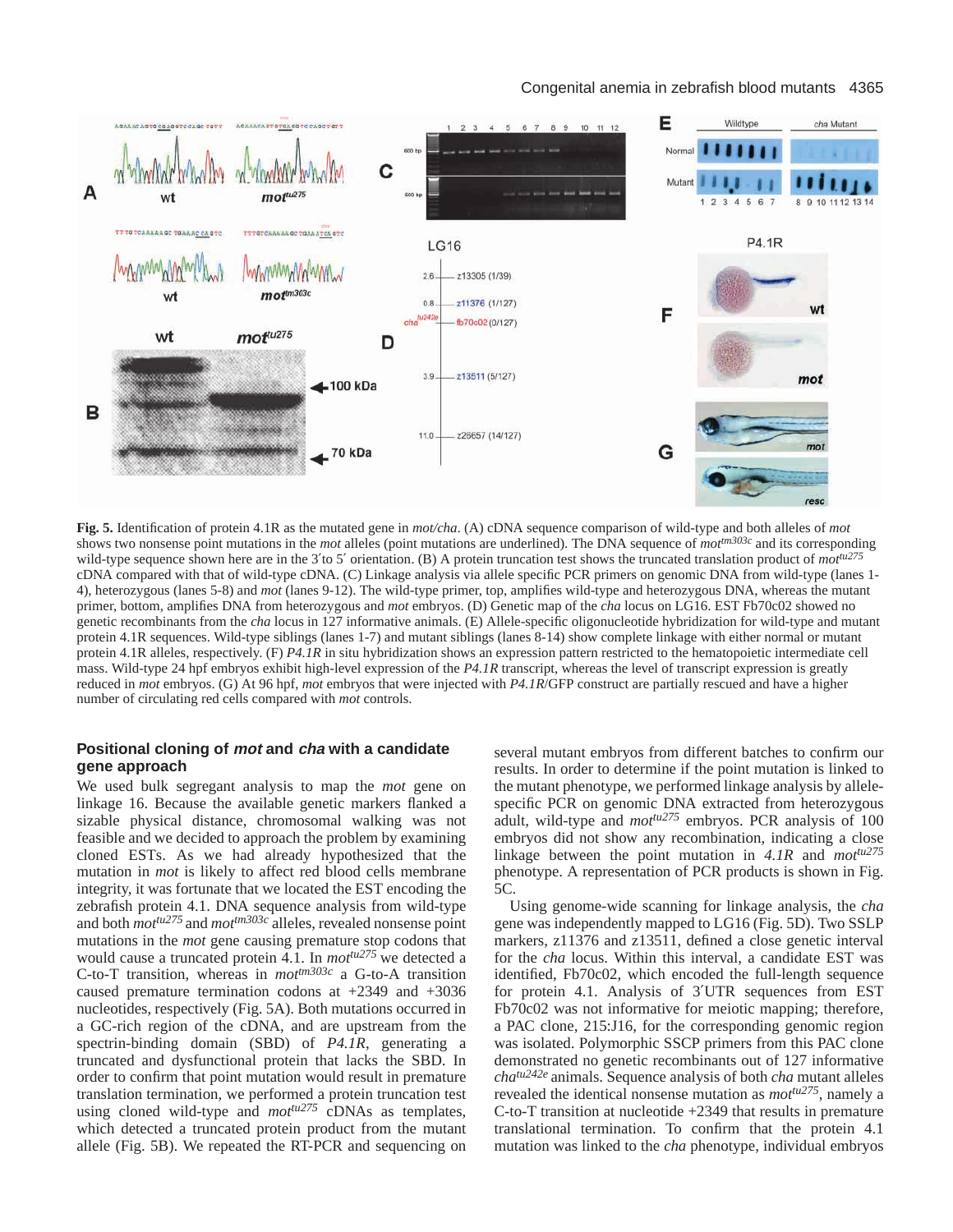

**Fig. 6.** Amino acid sequence of zebrafish protein 4.1. The BLAST application was used to perform a pair-wise amino acid alignment of protein 4.1 in human and zebrafish, and to identify putative functional domains of zebrafish P4.1. Amino acids 1-330 (yellow) correspond to the N-terminal FERM domain; 400-1400 correspond to the 16 kDa domain; 1400-1513 (red) correspond to the spectrin binding domain; and the last 21 amino acids correspond to the 20 kDa domain of human protein 4.1. The four tandem repeats starting at amino acid 780 and ending at 1106 are indicated in green and blue.

from a *cha* heterozygous mating were sorted by anemic phenotype and genotyped by allele-specific oligonucleotide hybridization (Fig. 5E). Wild-type sibling embryos were either heterozygous or homozygous for the normal allele; by contrast, all *cha* mutant embryos were homozygous for the mutant allele. Pair-wise mating between *mot* and *cha* heterozygous fish failed to complement the anemic phenotype (data not shown), confirming that *mot* and *cha* have the same genetic defect in protein 4.1R.

In order to examine the spatial expression pattern of P4.1R, we used several riboprobes generated from different domains of *P4.1* to perform whole-mount in situ hybridization. The results revealed that *mot* gene expression is erythroid-specific and restricted to the intermediate cell mass (Fig. 5F). In both alleles of *mot* (data not shown for  $mot^{tm303c}$ ), a drastically decreased level of *P4.1R* transcripts was detected, which is possibly due to nonsense-mediated mRNA decay (Culbertson, 1999; Ruiz-Echevarria et al., 1998).

We examined the level of two proteins that P4.1R interacts, band 3 and β-spectrin, in erythroid lysates by western analysis from *mot*, *mot* heterozygous and wild-type siblings; no differences were detected in the level of band 3 and β-spectrin protein (data not shown).

The cloned protein *4.1* cDNA contains multiple open reading frames with the longest containing 4605 nucleotides, encoding a 1535-amino acid protein with a calculated molecular weight of 180 kDa. The deduced amino acid sequence of zebrafish P4.1R derived from the nucleotide sequence was subjected to a homology search using the BLAST program at NCBI. We used ExPASY proteomics tools [\(http://ca.expasy.org/\)](http://ca.expasy.org/) to analyze zebrafish P4.1R for conserved domains and prediction of protein-sorting signals and localization sites, which revealed several putative phosphorylation and glycosylation sites along with several bipartite nuclear localization signals. Amino acid sequence comparison of zebrafish P4.1R with human P4.1R showed an identity of 58% (73% similarity) in the N-terminal FERM domain and a 41% identity (54% similarity) in the SBD (data not shown). Structural domains of zebrafish protein 4.1 include an N-terminal membrane binding domain of ~330 amino acids,  $\sim$ 1000 amino acids with a novel sequence, the spectrin binding domain of 100 amino acids, followed by 22 amino acids at the C terminus (Fig. 6). The organization of structural domains of zebrafish protein 4.1 is different from those of mammalian protein 4.1. In mammalian 4.1R, there is a short 16 kDa domain that is flanked by the FERM domain and the spectrin-binding domain. In zebrafish 4.1R, this domain is composed of approximately 1000 amino acids. We searched various databases for known homology to this region, but it appeared that this was a novel sequence with no known homologous sequence. One interesting aspect of this domain is the presence of a sequence of about 90 amino acids that repeats four times in a tandem fashion, starting at position 780 and ending at 1105. A BLAST search did not detect any known peptides with significant homology with this domain.

Although structural domains of human and zebrafish protein 4.1 are divergent in some regards, zebrafish protein 4.1 contains the putative functional elements found in human 4.1R. The high degree of sequence similarity in the membrane and spectrin-binding domains, along with the erythroidrestricted expression pattern of the zebrafish protein, is indicative of a functional conservation of P4.1R in zebrafish. Comparison, alignment and phylogenetic analysis of the deduced amino acid sequence of zebrafish P4.1R, human, mouse, *Xenopus* and *Drosophila* P4.1R proteins revealed an evolutionary conservation of the FERM domain in these proteins (Fig. 7).

#### **P4.1-GFP construct and transgenic rescue**

In order to confirm further that *4.1R* is the mutated gene in *mot* mutants, transgenic rescue experiments were performed. We generated a GFP fusion construct by cloning the wild-type zebrafish *P4.1R* cDNA into pEGFP-N3 expression vector, which was then injected into mutant embryos collected from mating *mottu275* homozygotes. At 24 and 48 hpf, the expression of GFP was examined using an FITC filter, which showed the expected mosaicism that is seen in  $F_0$  transgenic embryos (Wang et al., 1998) (data not shown). Injected and control mutant embryos were allowed to grow for 96 hours. At that time, all uninjected embryos showed signs of anemia, whereas partial rescue of the anemia was observed in about 10% of the injected embryos. *o*-Dianisidine staining showed that hemoglobin expression was considerably greater in the rescued embryos than in the uninjected controls (Fig. 5G). These results confirmed that protein *4.1R* is the mutated gene responsible for the *mot* phenotype.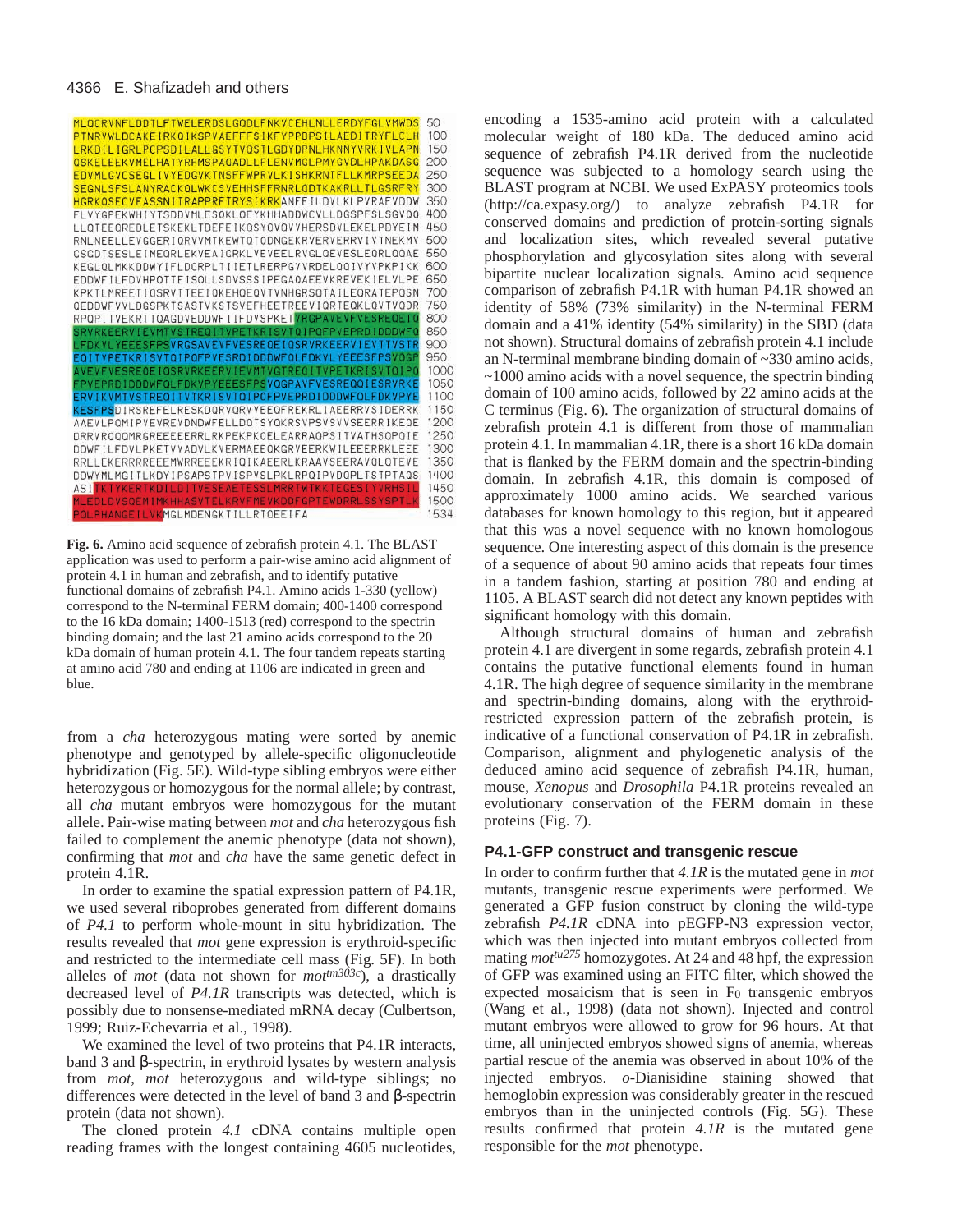

**Fig. 7.** Amino acid alignment and phylogenetic tree of P4.1R family members. (A) Alignment of the conserved FERM domain in P4.1R proteins from zebrafish, human, mouse, *Xenopus* and *Drosophila* (*Dm coracle*). Shaded blocks indicate similar and identical amino acids. (B) A phylogenetic tree of the protein P4.1R amino acid sequences reveals an evolutionary conservation between members of P4.1R superfamily. The MegAlign application in DNAStar software was used for alignment and construction of the phylogenetic tree.

#### **DISCUSSION**

# **The zebrafish mot/cha mutants and congenital anemia**

The zebrafish *mot* and *cha* mutants suffer from a severe congenital hemolytic anemia because of the loss of red cell membrane deformability and integrity. We used positional cloning techniques with a candidate gene approach to demonstrate that *mot* and *cha* are allelic and encode the erythroid-specific isoform of protein 4.1R, a crucial component of the red blood cell membrane skeleton. Linkage analysis and rescue experiments provided additional confirmation that the molecular defect in protein 4.1R is the underlying cause of the anemic phenotype in *mot* fish. Sequence analysis of *4.1R* cDNA from both alleles of *mot* and *cha* revealed two different

#### Congenital anemia in zebrafish blood mutants 4367

nonsense point mutations resulting in premature stop codons at amino acids 784 and 1012. Both mutations occur before the crucial spectrin-binding domain of 4.1R, rendering the translated protein 4.1R dysfunctional. However, severely reduced levels of *4.1R* transcripts, as detected by whole-mount RNA in situ hybridization of *mot* embryos, implies that mutant *4.1R* transcripts are subjected to RNA surveillance and degraded because of nonsense-mediated RNA decay (Frischmeyer and Dietz, 1999; Culbertson, 1999; Ruiz-Echevarria et al., 1998). As a result, it is highly likely that no protein 4.1R is translated in mutant cells, and therefore, both alleles of *mot* and *cha* represent 4.1R null phenotypes.

The *mot* and *cha* mutations were originally thought to be different based on genetic noncomplementation data (Ransom et al., 1996). However, the finding that *mot* and *cha* are allelic and encode the same genetic defect in our present study most likely reflects an error in the previous complementation data. An alternative possibility for the same mutation for both *cha* alleles and *mottu275* would be mutability 'hot spot' of this locus.

Although hereditary elliptocytosis caused by dysfunctional or lack of 4.1R has been reported in mammals, this is the first report in a nonmammalian vertebrate animal model. Human mutations in erythroid-specific protein 4.1R<br>generate two groups of molecular generate two groups of molecular abnormalities. The first group causes partial or complete deficiency of P4.1 in red cells, whereas the second group disrupts the erythroid-specific spectrin-binding domain of P4.1 (Lorenzo et al., 1994; Conboy et al., 1993; Alloisio et al., 1981; McGuire et al., 1988; Conboy et al., 1986b; Alloisio et al., 1982; Tchernia et al., 1981). The pathological consequences of both defects are the presence of mild to severe anemia known as hereditary elliptocytosis (HE). The molecular defect, as well as pathological symptoms in the zebrafish *mot* is similar to hereditary elliptocytosis (HE) in mice and humans. Human red cells deficient

in protein 4.1R are characterized by abnormal elliptical morphology, reduced red cell deformability, increased red cell membrane fragmentation and disrupted skeletal network (Tchernia et al., 1981; Yawata et al., 1997). Analysis of peripheral blood showed abnormal membrane spiculation and fragmentation in *mot* cells, indicative of cytoskeletal fragility and membrane loss. This progressive loss of redundant membrane in *mot* cells results in microcytic and spherocytic cells, and generates fragile red cells with a decreased surface area to volume ratio.

Recently, a mouse knockout of protein 4.1R was generated to study the role of 4.1R in erythroid and nonerythroid cells (Shi et al., 1999). Protein 4.1 null homozygote mice suffer from a moderate hemolytic anemia, with red blood cells exhibiting abnormal morphology and increased membrane fragility.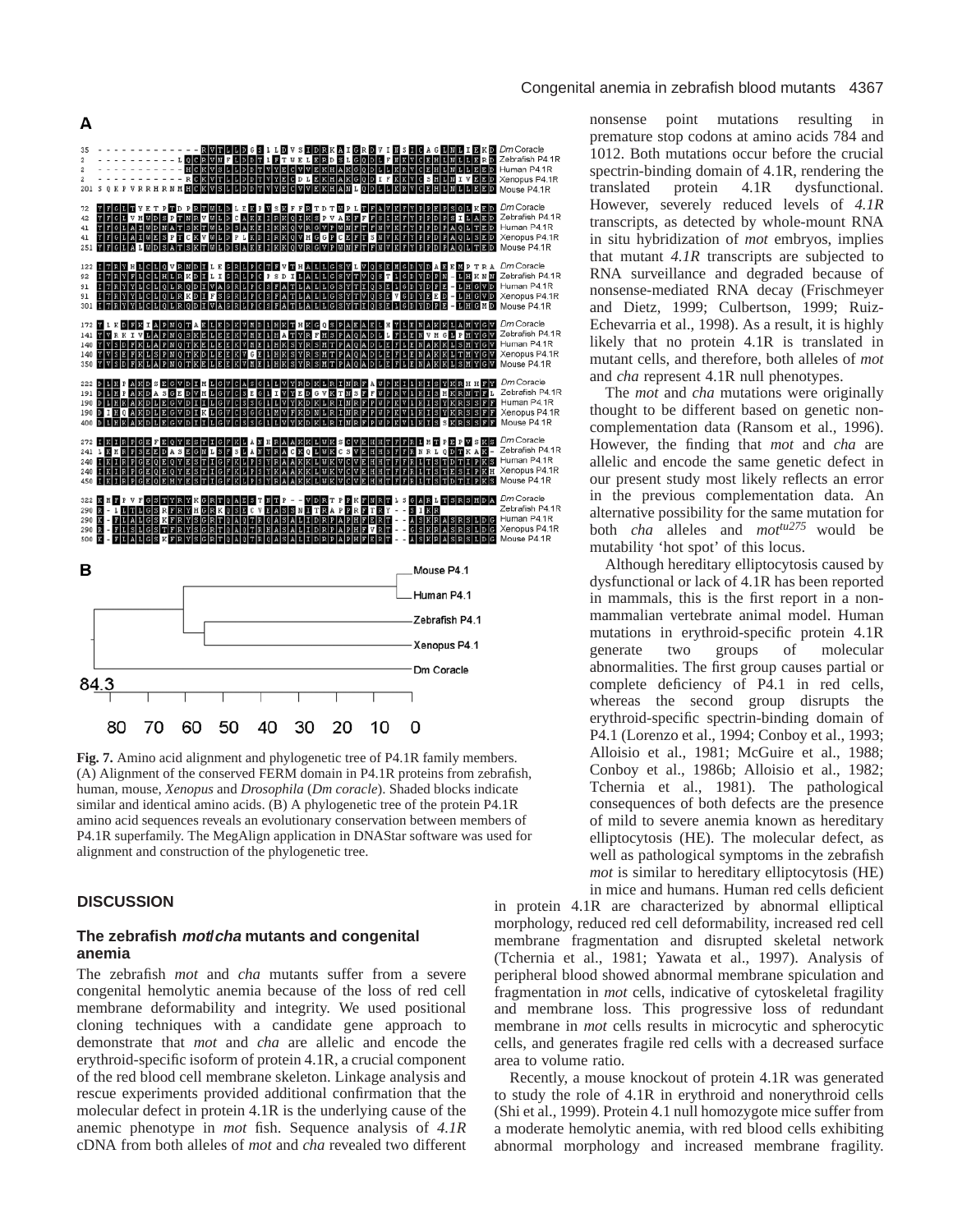These mice are viable and reach adulthood, which is in contrast to *mot*/*cha* fish, where only 5-10% of homozygote embryos survive to adulthood. Interestingly, a majority of hematopoietic mutations in zebrafish are embryonic lethal and are characterized by a mild to severe reduction in the number of circulating red cells at 2-4 days of development (Ransom et al., 1996). It appears that abnormal embryonic red cells in zebrafish mutants undergo an accelerated clearance from circulation before the onset of definitive hematopoiesis. The circulation in zebrafish starts shortly after 24 hpf and exposes red cells to the mechanical and chemical stress of microcirculation, which may be efficient enough to sensitize abnormal cells to early destruction.

Examination of peripheral blood from adult *mot* fish demonstrated morphologically abnormal cells with an apparent differentiation arrest at the late erythroblast stage. We propose two hypotheses that may explain these findings. Icteric internal organs and the enlarged spleen in adult *mot* fish are indicative of a severe extravascular hemolysis. Presence of immature red cells in the peripheral blood may be a consequence of premature release of basophilic erythroblasts from the kidneys in response to increased cell destruction of more mature cells. The assembly of protein 4.1 into the membrane cytoskeleton for the final stabilization of the red cell membrane skeleton occurs late during erythroid maturation (Lazarides and Woods, 1989; Lazarides, 1987). As normal function and survival of circulating mature red cells depend on their cellular deformability and structural integrity (Weed, 1970), the more mature red cells with accumulated membrane lesions are selectively sequestered by the spleen. This results in a left shift in erythroid maturation, which is seen as a maturation arrest in the peripheral blood. Another hypothesis is the arrest in erythroid maturation may be related to ineffective erythropoiesis. Cytological examination of the kidneys revealed a profound erythroid hyperplasia. However, the number of immature erythroid progenitors was much higher than more mature cells, suggestive of a maturation arrest and ineffective erythropoiesis. The presence of apoptotic erythroid cells in the kidneys of *mot* fish is consistent with recent data describing the correlation of apoptosis of erythroid progenitors and ineffective erythropoiesis in several human anemias (Pootrakul et al., 2000; Mathias et al., 2000). Further studies may provide insights into the role of protein 4.1R in maturation of erythroid cells in zebrafish.

# **Role of zebrafish protein 4.1 in erythroid morphogenesis**

Terminal maturation of erythroid cells involves the development of anucleated erythrocyte from nucleated proerythroblast and is associated with dynamic changes in the membrane and cytoskeletal organization and composition (Woods and Lazarides, 1988; Bennett, 1985; Wickrema et al., 1994; Woods et al., 1986). The correlations of abnormal red cell morphology with genetic defects in membrane cytoskeletal proteins are well established (Delaunay et al., 1996; Davies and Lux, 1989; Palek, 1987; Mohandas and Gascard, 1999). In non-mammalian vertebrates, terminal maturation entails the genesis of an ellipsoid nucleated red cell from its spheroid precursor. Extensive in vitro analyses of the red cells of nonmammalian vertebrates show that their elliptical morphology is partly due to the presence of marginal band of microtubules

(Winckler and Solomon, 1991; Cohen et al., 1998; Cohen, 1991). However, owing to the lack of a genetic model to analyze and elucidate the morphogenic mechanism of vertebrate red cells in vivo, the extent and nature of interactions between the marginal band and other cytoskeletal proteins and their possible role in erythroid maturation and morphogenesis is not defined. The profound abnormal morphology and membrane instability of *mot* cells, and evidence of an abnormal formation of the marginal band support the crucial role of zebrafish protein 4.1R in maintaining the integrity of the red blood cell membrane. Characterization of hereditary spherocytosis in zebrafish *riesling,* resulting from defective erythroid β spectrin, also demonstrated that the aggregation of microtubule filaments into a marginal band is compromised in mutant red cells (Liao et al., 2000). These results, along with evidence of the interaction of the marginal band with ERM proteins and F-actin (Correas et al., 1986; Birgbauer and Solomon, 1989), provide strong evidence that multifunctional protein elements of the membrane skeleton that form multiprotein complexes are key components in determining and sustaining the nucleated red cell morphology.

In this report, we have presented the zebrafish mutant *mot* as a genetic model for hereditary anemia because of the abnormal structure of the erythroid specific protein 4.1R. Over the past few years, characterization of zebrafish mutants with defects in hematopoiesis has established the zebrafish as a useful genetic model to study hematopoiesis in higher vertebrates. The zebrafish mutant *merlot* provides an excellent animal model with which to explore protein 4.1R structure and function further in nucleated erythroid cells.

We thank members of our laboratory for discussion and technical assistance, and N. Lee for critical review of this manuscript. We thank S. Nozell for TNT analysis, and B. Sjostrand and A. Thompson for assistance with EM. This work was supported by NIHR01DK52355 (S. L.).

# **REFERENCES**

- **Alloisio, N., Dorleac, E., Girot, R. and Delaunay, J.** (1981). Analysis of the red cell membrane in a family with hereditary elliptocytosis–total or partial of protein 4.1. *Hum. Genet.* **59**, 68-71.
- **Alloisio, N., Dorleac, E., Delaunay, J., Girot, R., Galand, C. and Boivin, P.** (1982). A shortened variant of red cell membrane protein 4.1. *Blood* **60**, 265-267.
- **Alloisio, N., Dalla, V. N., Rana, A., Andrabi, K., Texier, P., Gilsanz, F., Cartron, J. P., Delaunay, J. and Chishti, A. H.** (1993). Evidence that red blood cell protein p55 may participate in the skeleton-membrane linkage that involves protein 4.1 and glycophorin C. *Blood* **82**, 1323-1327.
- **Arpin, M., Algrain, M. and Louvard, D.** (1994). Membrane-actin microfilament connections: an increasing diversity of players related to band 4.1. *Curr. Opin. Cell Biol.* **6**, 136-141.
- **Bennett, V.** (1985). The membrane skeleton of human erythrocytes and its implications for more complex cells. *Annu. Rev. Biochem.* **54**, 273-304.
- **Birgbauer, E. and Solomon, F.** (1989). A marginal band-associated protein has properties of both microtubule- and microfilament-associated proteins. *J. Cell Biol.* **109**, 1609-1620.
- **Bossi, D. and Russo, M.** (1996). Hemolytic anemias due to disorders of red cell membrane skeleton. *Mol. Aspects Med.* **17**, 171-188.
- **Bottema, C. D. and Sommer, S. S.** (1993). PCR amplification of specific alleles: rapid detection of known mutations and polymorphisms. *Mutat. Res.* **288**, 93-102.
- **Chang, S. H. and Low, P. S.** (2001). Regulation of the glycophorin C-protein 4.1 membrane-to-skeleton bridge and evaluation of its contribution to erythrocyte membrane stability. *J. Biol. Chem.* **276**, 22223-22230.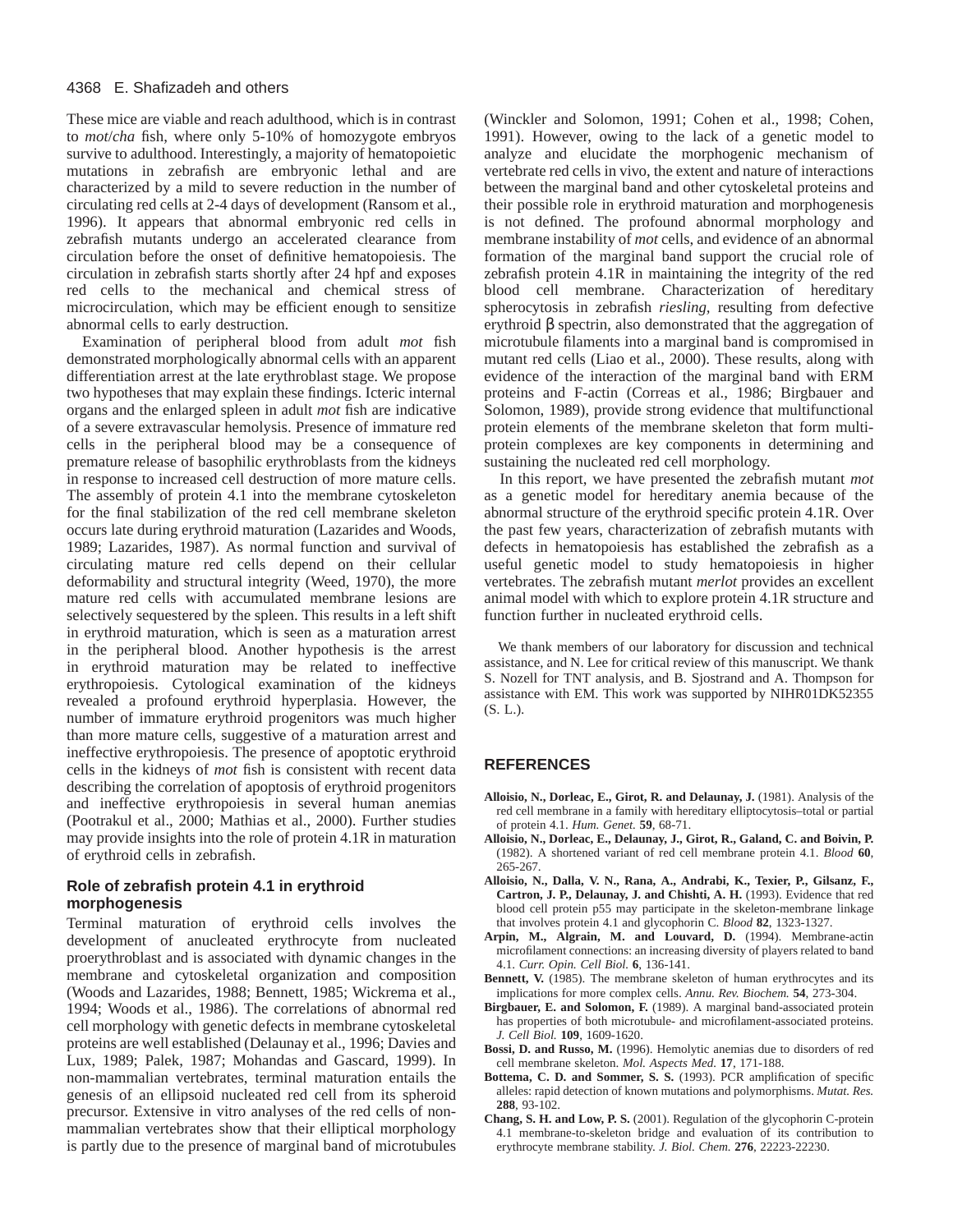- **Chishti, A. H., Kim, A. C., Marfatia, S. M., Lutchman, M., Hanspal, M., Jindal, H., Liu, S. C., Low, P. S., Rouleau, G. A., Mohandas, N. et al.** (1998). The FERM domain: a unique module involved in the linkage of cytoplasmic proteins to the membrane. *Trends Biochem. Sci.* **23**, 281- 282.
- **Cohen, W. D.** (1991). The cytoskeletal system of nucleated erythrocytes. *Int. Rev. Cytol.* **130**, 37-84.
- **Cohen, W. D., Sorokina, Y. and Sanchez, I.** (1998). Elliptical versus circular erythrocyte marginal bands: isolation, shape conversion, and mechanical properties. *Cell Motil. Cytoskel.* **40**, 238-248.
- **Conboy, J., Kan, Y. W., Shohet, S. B. and Mohandas, N.** (1986a). Molecular cloning of protein 4.1, a major structural element of the human erythrocyte membrane skeleton. *Proc. Natl. Acad. Sci. USA* **83**, 9512-9516.
- **Conboy, J., Mohandas, N., Tchernia, G. and Kan, Y. W.** (1986b). Molecular basis of hereditary elliptocytosis due to protein 4.1 deficiency. *N. Engl. J. Med.* **315**, 680-685.
- **Conboy, J. G.** (1993). Structure, function, and molecular genetics of erythroid membrane skeletal protein 4.1 in normal and abnormal red blood cells. *Semin. Hematol.* **30**, 58-73.
- **Conboy, J. G., Chasis, J. A., Winardi, R., Tchernia, G., Kan, Y. W. and Mohandas, N.** (1993). An isoform-specific mutation in the protein 4.1 gene results in hereditary elliptocytosis and complete deficiency of protein 4.1 in erythrocytes but not in nonerythroid cells. *J. Clin. Invest.* **91**, 77-82.
- **Correas, I., Leto, T. L., Speicher, D. W. and Marchesi, V. T.** (1986). Identification of the functional site of erythrocyte protein 4.1 involved in spectrin-actin associations. *J. Biol. Chem.* **261**, 3310-3315.
- **Culbertson, M. R.** (1999). RNA surveillance. Unforeseen consequences for gene expression, inherited genetic disorders and cancer. *Trends Genet.* **15**, 74-80.
- **Davies, K. A. and Lux, S. E.** (1989). Hereditary disorders of the red cell membrane skeleton. *Trends Genet.* **5**, 222-227.
- **Delaunay, J., Alloisio, N., Morle, L., Baklouti, F., Dalla, V. N., Maillet, P. and Wilmotte, R.** (1996). Molecular genetics of hereditary elliptocytosis and hereditary spherocytosis. *Ann. Genet.* **39**, 209-221.
- **Detrich, H. W., III, Kieran, M. W., Chan, F. Y., Barone, L. M., Yee, K., Rundstadler, J. A., Pratt, S., Ransom, D. and Zon, L. I.** (1995). Intraembryonic hematopoietic cell migration during vertebrate development. *Proc. Natl. Acad. Sci. USA* **92**, 10713-10717.
- **Driever, W., Solnica-Krezel, L., Schier, A. F., Neuhauss, S. C., Malicki, J., Stemple, D. L., Stainier, D. Y., Zwartkruis, F., Abdelilah, S., Rangini, Z. et al.** (1996). A genetic screen for mutations affecting embryogenesis in zebrafish. *Development* **123**, 37-46.
- **Farr, C. J., Saiki, R. K., Erlich, H. A., McCormick, F. and Marshall, C. J.** (1988). Analysis of RAS gene mutations in acute myeloid leukemia by polymerase chain reaction and oligonucleotide probes. *Proc. Natl. Acad. Sci. USA* **85**, 1629-1633.
- **Fehon, R. G., Dawson, I. A. and Artavanis-Tsakonas, S.** (1994). A Drosophila homologue of membrane-skeleton protein 4.1 is associated with septate junctions and is encoded by the coracle gene. *Development* **120**, 545- 557.
- **Frischmeyer, P. A. and Dietz, H. C.** (1999). Nonsense-mediated mRNA decay in health and disease. *Hum. Mol. Genet.* **8**, 1893-1900.
- **Gallagher, P. G., Forget, B. G. and Lux, S. E.** (1998) Disorders of the erythrocyte membrane. In *Nathan and Oski's Hematology of Infancy and Childhood* (ed. D. G. Nathan, S. H. Orkin and F. A. Oski), pp. 544-664. Philadelphia: W. B. Saunders.
- **Haffter, P., Granato, M., Brand, M., Mullins, M. C., Hammerschmidt, M., Kane, D. A., Odenthal, J., van Eeden, F. J., Jiang, Y. J., Heisenberg, C. P. et al.** (1996). The identification of genes with unique and essential functions in the development of the zebrafish, Danio rerio. *Development* **123**, 1-36.
- **Hemming, N. J., Anstee, D. J., Staricoff, M. A., Tanner, M. J. and Mohandas, N.** (1995). Identification of the membrane attachment sites for protein 4.1 in the human erythrocyte. *J. Biol. Chem.* **270**, 5360-5366.
- **Hoover, K. B. and Bryant, P. J.** (2000). The genetics of the protein 4.1 family: organizers of the membrane and cytoskeleton. *Curr. Opin. Cell Biol.* **12**, 229-234.
- **Knapik, E. W., Goodman, A., Ekker, M., Chevrette, M., Delgado, J., Neuhauss, S., Shimoda, N., Driever, W., Fishman, M. C. and Jacob, H. J.** (1998). A microsatellite genetic linkage map for zebrafish (Danio rerio). *Nat. Genet.* **18**, 338-343.
- Lazarides, E. (1987). From genes to structural morphogenesis: the genesis and epigenesis of a red blood cell. *Cell* **51**, 345-356.

**Lazarides, E. and Woods, C.** (1989). Biogenesis of the red blood cell

membrane-skeleton and the control of erythroid morphogenesis. *Annu. Rev. Cell Biol.* **5**, 427-452.

- **Leto, T. L. and Marchesi, V. T.** (1984). A structural model of human erythrocyte protein 4.1. *J. Biol. Chem.* **259**, 4603-4608.
- **Liao, E. C., Paw, B. H., Peters, L. L., Zapata, A., Pratt, S. J., Do, C. P., Lieschke, G. and Zon, L. I.** (2000). Hereditary spherocytosis in zebrafish riesling illustrates evolution of erythroid beta-spectrin structure, and function in red cell morphogenesis and membrane stability. *Development* **127**, 5123-5132.
- **Liu, S. C., Derick, L. H. and Palek, J.** (1987). Visualization of the hexagonal lattice in the erythrocyte membrane skeleton. *J. Cell Biol.* **104**, 527-536.
- **Lombardo, C. R. and Low, P. S.** (1994). Calmodulin modulates protein 4.1 binding to human erythrocyte membranes. *Biochim. Biophys. Acta* **1196**, 139-144.
- **Long, Q., Meng, A., Wang, H., Jessen, J. R., Farrell, M. J. and Lin, S.** (1997). GATA-1 expression pattern can be recapitulated in living transgenic zebrafish using GFP reporter gene. *Development* **124**, 4105-4111.
- **Long, Q., Huang, H., Shafizadeh, E., Liu, N. and Lin, S.** (2000). Stimulation of erythropoiesis by inhibiting a new hematopoietic death receptor in transgenic zebrafish. *Nat. Cell Biol.* **2**, 549-552.
- **Lorenzo, F., Dalla, V. N., Morle, L., Baklouti, F., Alloisio, N., Ducluzeau, M. T., Roda, L., Lefrancois, P. and Delaunay, J.** (1994). Protein 4.1 deficiency associated with an altered binding to the spectrin-actin complex of the red cell membrane skeleton. *J. Clin. Invest.* **94**, 1651-1656.
- **Marchesi, S. L., Conboy, J., Agre, P., Letsinger, J. T., Marchesi, V. T., Speicher, D. W. and Mohandas, N.** (1990). Molecular analysis of insertion/deletion mutations in protein 4.1 in elliptocytosis. I. Biochemical identification of rearrangements in the spectrin/actin binding domain and functional characterizations. *J. Clin. Invest.* **86**, 516-523.
- **Marfatia, S. M., Leu, R. A., Branton, D. and Chishti, A. H.** (1995). Identification of the protein 4.1 binding interface on glycophorin C and p55, a homologue of the Drosophila discs-large tumor suppressor protein. *J. Biol. Chem.* **270**, 715-719.
- **Mathias, L. A., Fisher, T. C., Zeng, L., Meiselman, H. J., Weinberg, K. I., Hiti, A. L. and Malik, P.** (2000). Ineffective erythropoiesis in betathalassemia major is due to apoptosis at the polychromatophilic normoblast stage. *Exp. Hematol.* **28**, 1343-1353.
- **McGuire, M., Smith, B. L. and Agre, P.** (1988). Distinct variants of erythrocyte protein 4.1 inherited in linkage with elliptocytosis and Rh type in three white families. *Blood* **72**, 287-293.
- **Meng, A., Jessen, J. R. and Lin, S.** (1999). Transgenesis. *Methods Cell Biol.* **60**, 133-148.
- **Mohandas, N. and Chasis, J. A.** (1993). Red blood cell deformability, membrane material properties and shape: regulation by transmembrane, skeletal and cytosolic proteins and lipids. *Semin. Hematol.* **30**, 171-192.
- **Mohandas, N. and Gascard, P.** (1999). What do mouse gene knockouts tell us about the structure and function of the red cell membrane? *Baillieres Best. Pract. Res. Clin. Haematol.* **12**, 605-620.
- **Mohandas, N., Phillips, W. M. and Bessis, M.** (1979). Red blood cell deformability and hemolytic anemias. *Semin. Hematol.* **16**, 95-114.
- **Newton, C. R., Graham, A., Heptinstall, L. E., Powell, S. J., Summers, C., Kalsheker, N., Smith, J. C. and Markham, A. F.** (1989). Analysis of any point mutation in DNA. The amplification refractory mutation system (ARMS). *Nucleic Acids Res.* **17**, 2503-2516.
- **Nunomura, W., Takakuwa, Y., Tokimitsu, R., Krauss, S. W., Kawashima, M. and Mohandas, N.** (1997). Regulation of CD44-protein 4.1 interaction by Ca2+ and calmodulin. Implications for modulation of CD44-ankyrin interaction. *J. Biol. Chem.* **272**, 30322-30328.
- **Nunomura, W., Takakuwa, Y., Parra, M., Conboy, J. and Mohandas, N.** (2000). Regulation of protein 4.1R, p55, and glycophorin C ternary complex in human erythrocyte membrane. *J. Biol. Chem.* **275**, 24540-24546.
- **Ohanian, V., Wolfe, L. C., John, K. M., Pinder, J. C., Lux, S. E. and Gratzer, W. B.** (1984). Analysis of the ternary interaction of the red cell membrane skeletal proteins spectrin, actin, and 4.1. *Biochemistry* **23**, 4416- 4420.
- **Orkin, S. H. and Weiss, M. J.** (1999). Apoptosis. Cutting red-cell production. *Nature* **401**, 433-436.
- Palek, J. (1987). Hereditary elliptocytosis, spherocytosis and related disorders: consequences of a deficiency or a mutation of membrane skeletal proteins. *Blood Rev.* **1**, 147-168.
- Palek, J. and Sahr, K. E. (1992). Mutations of the red blood cell membrane proteins: from clinical evaluation to detection of the underlying genetic defect. *Blood* **80**, 308-330.
- **Pasternack, G. R., Anderson, R. A., Leto, T. L. and Marchesi, V. T.** (1985).